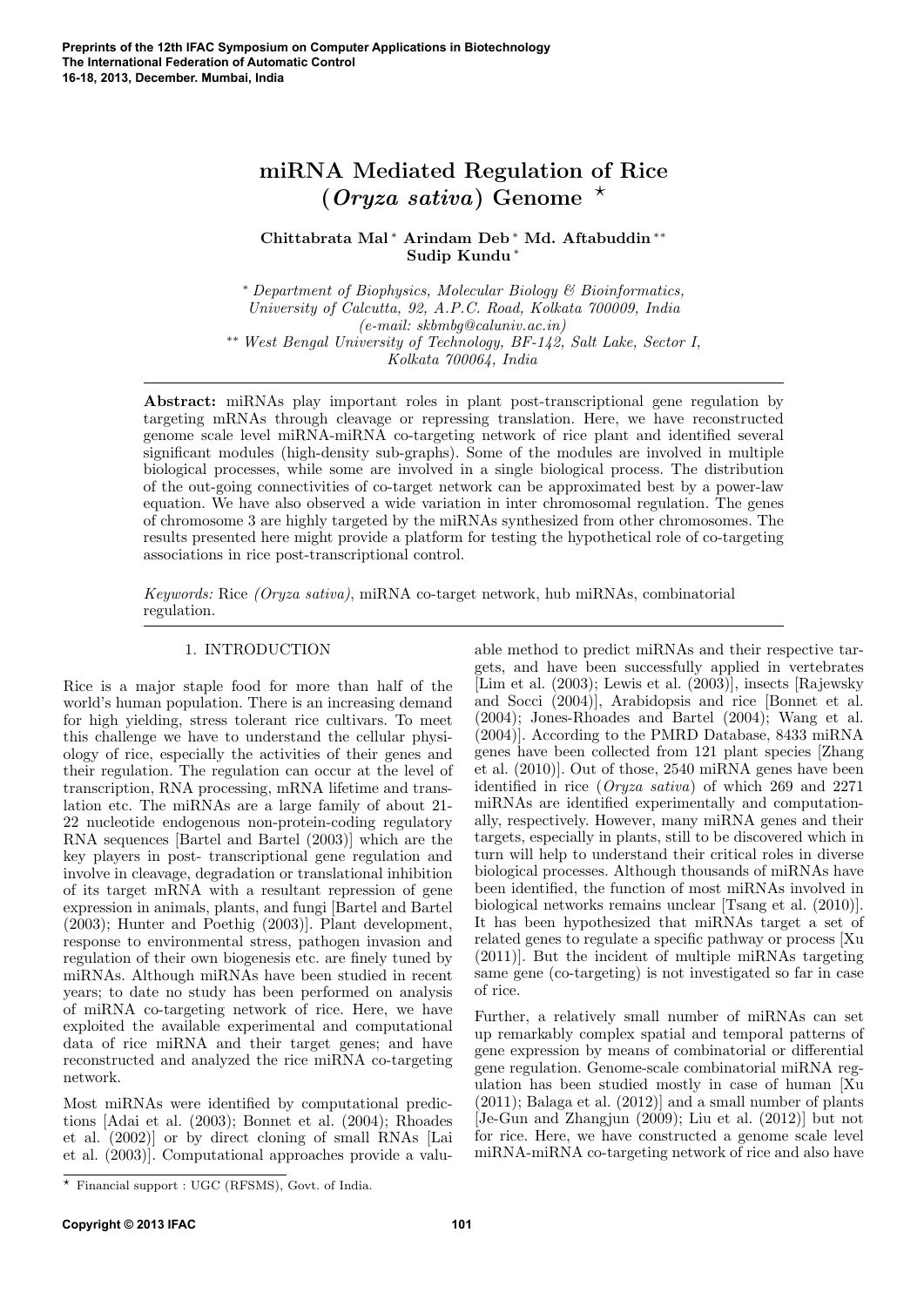identified some modules which are involved in different important biological processes.

### 2. METHODS

# 2.1 Data

The miRNA mature sequences are taken from PMRD database [Zhang et al. (2010)]. Only those miRNAs which have precursor sequences are considered. miRNA targets are extracted from psRNATarget database [Dai and Zhao (2011)] with default parameters (i.e., Maximum expectation: 3, Length for complementarity scoring (hspsize): 20, Target accessibility - allowed maximum energy to unpair the target site (UPE): 25, Flanking length around target site for target accessibility analysis: 17 bp in upstream / 13 bp in downstream, Range of central mismatch leading to translational inhibition: 9-11 nt). We want to mention that it has been suggested that the value of maximum expectation should be 4.0-5.0 to get a higher prediction coverage while that should be 0.0-2.0 for lowering the false positive prediction. Here, we have taken a conservative approach by taking the mid-value i.e., 3.0. GO annotations were downloaded from Biomart [Smedley et al. (2009)] release 12. Loci dataset was taken from Oryza sativa MSU Rice Genome Annotation (release 6.1).

#### 2.2 Construction of post-transcriptional miRNA - miRNA co-targeting network (p-CNet)

miRNA target data sets are collected from database and preprocessed as described in the 'Data' section. In the p-Cnet, an edge is given between a pair of miRNAs if they target a common target gene. Thus,18045 pair-wise interactions between 2348 miRNAs have been identified. The edge-weight is denoted by the number of common target genes (TGs) targeted by the pair. Then this value is normalized by the ratio of the observed number of shared target genes by a pair of miRNA to the expected number of TGs shared by the same pair. The normalized value is termed as co-targeting coefficient (CC) value for each pair. The expected number is calculated by taking the average of shared TGs for a miRNA pair in 60,000 randomly generated post-transcriptional networks where degree distribution remains similar to that of the original network. The co-targeting network is then defined as the set of miRNAs and links between them that have  $CC > 1$ , i.e. higher than random co-targeting association. After randomization and considering  $O_{min}$  (minimum number of  $\text{co-targeted } \text{loci} = 3$ , a p-Cnet with 16850 edges between 1370 miRNAs is obtained. The same threshold of CC value has been used in [Balaji et al. (2006)].

In the p-Cnet, the weight of the edge between miRNAs is a measure of the extent of co-targeting association between pairs of miRNAs over what is expected by chance. Bias arising due to chance sharing of TGs, especially seen in high-throughput datasets, is normalized by this procedure [Balaji et al. (2006)]. We have used this p-Cnet consisting of significant co-targeting interactions of miRNAs in rice (Figure 1) for further genome-scale analysis.

(a) Procedure to determine co-targeting network



Fig. 1. (a) Procedure to determine a co-targeting network starting from a post-transcriptional target network. Pink circles represent miRNAs, cyan circles represent target genes. Targeting interactions are shown as blue lines connecting the miRNAs and the target gene in the post-transcriptional network. To create a network of miRNAs alone, we link two miRNAs (green lines) if they target a common target gene. (b) The co-targeting network in rice derived using the procedure described above. This network consists of 1370 miRNAs, with 16,850 co-targeting associations (i.e. pairs or edges with  $CC > 1$ )

#### 3. RESULTS AND DISCUSSIONS

#### 3.1 Analysis of combinatorial regulation in Oryza sativa genome-scale post-Transcriptional regulatory network

Computationally predicted and experimentally verified miRNAs and their target genes of rice are collected from PMRD database. We have used this data to reconstruct the largest possible post-transcriptional targeting network (p-Tnet) in Oryza sativa. We have obtained a network consisting of 2348 miRNAs and 6815 target genes (TGs) involving a total of 18045 targeting interactions. Here, both the miRNAs and their TGs are treated as nodes and interactions of miRNAs on TGs are considered as edges.

Next, we analysis the network architecture and observe that each miRNA targets  $\sim 7.68$  TGs; while on average, each TG is targeted by  $\sim$ 2.65 miRNAs. The top 20% of miRNAs with high out-going connectivity (targeting the genes) are defined as hubs. These hubs, in total, are involved in more than half the number of interactions in the network (Figure 2). These hub miRNAs can act as master regulators. One of such hubs is osa-miR1439 which targets 25 genes.

The connectivity distributions in the post-transcriptional targeting network (p-Tnet) are shown in Figure 3. It indicates that several miRNAs can target a single TG. This may be happened due to two reasons - (i) due to the sequence similarities of two different miRNAs, they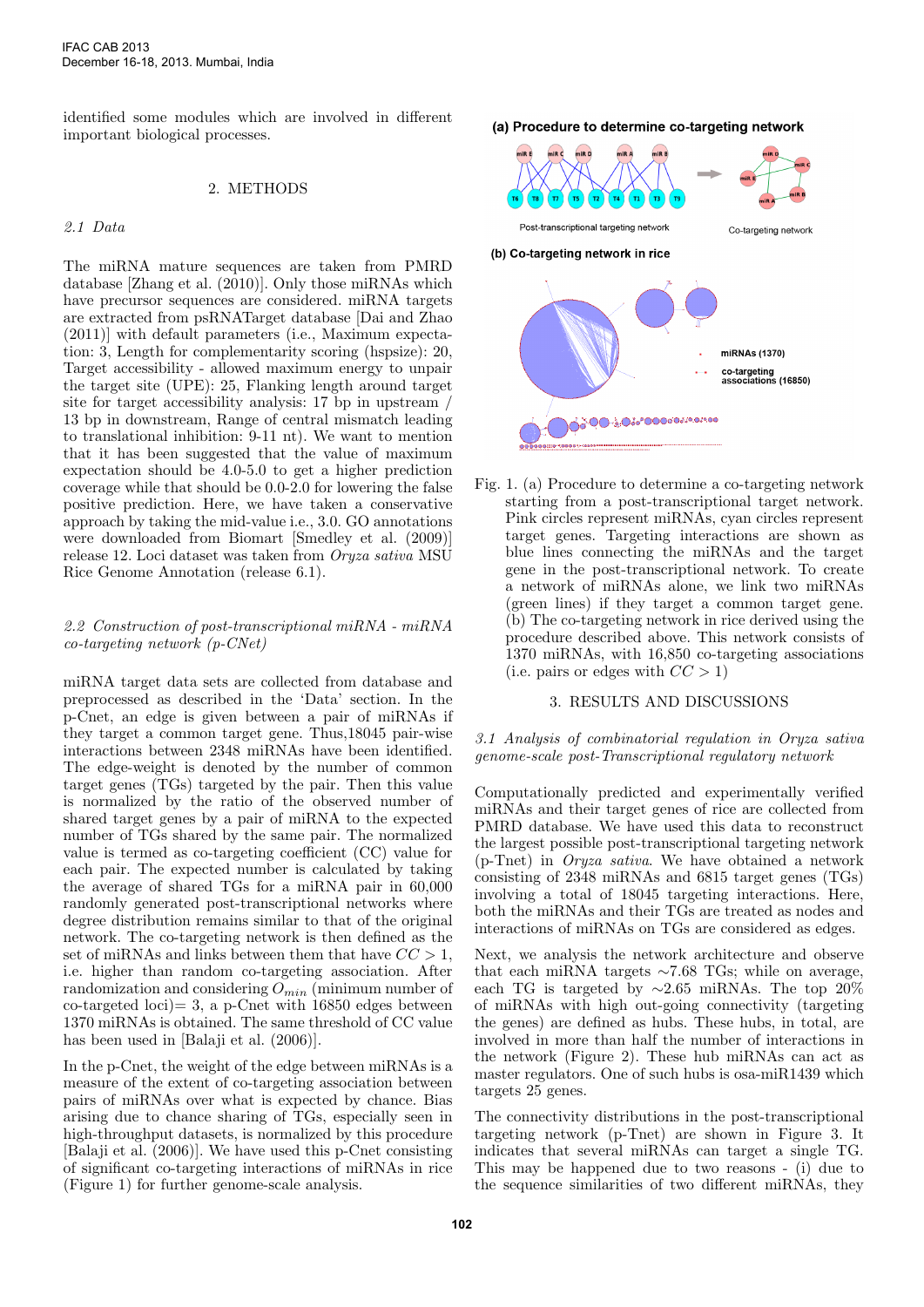

Fig. 2. Distribution of number of target loci per miRNA. x-axis represents the number of target loci, n, targeted by a miRNA and the y-axis (logarithmic scale) represents the number of miRNAs that target 'n' number of loci. M1 is miRNA and T1, T2, T3 are its targets.

can target the same TG, and / or (ii) the different miRNAs have dissimilarities in their sequences and still bind to the same target gene at overlapping or nonoverlapping sites. For example, the miRNAs osa-miR156a, osa-miR156b, osa-miR156c, osa-miR156d, osa-miR156e, osa-miR156f, osa-miR156g having identical sequences target a single gene (LOC Os08g41940.1) at the same region. However, the precursor sequences of these miR-NAs are different. On the other hand, some miRNAs of miR156 family (osa-miR156a, osa-miR156k, osa-miR156l, osa-miR156o) have different sequences but target a single locus (LOC Os01g69830.1) at overlapping regions. Similarly, the miRNAs from two different families, namely, osamiR1436 and osa-miR818d have different sequences and target a single gene (LOC Os07g40450.2) at overlapping region. Thus, these multiple incoming connectivities of a TG indicate that there are miRNA mediated redundancies and regulations through binding either at the same site or at the overlapping sites of the TG. Previously it was hypothesized that plant miRNAs may act in a functionally redundant manner. In Arabidopsis, the MIR164 family (MIR164a, MIR164b and MIR164c) is important for shoot development. Sieber et al. has shown that a loss of entire miR164 activity leads to a severe disruption of shoot development, in contrast to the effect of mutation in any single MIR164 gene [Sieber et al. (2007)]. We have also observed a set of miRNAs which can co-target and bind to the same gene at non-overlapping sites of the TG. For example, the miRNAs, osa-miR168b and osa-miRf10096 akr have the potential binding sites at two non-overlapping positions (636-655 and 541-546, respectively) of the target gene LOC Os08g04460.1. This indicates the possibility of redundancies as well as combinatorial regulation. We have also obtained a large set of this type of miRNA pairs which can bind at different sites of the same target genes. This encouraged us to find out general principles of cotargeting relations among different miRNAs in the posttranscriptional regulation of Oryza sativa (described in Sections 3.3-3.4).

### 3.2 GO classification of miRNA-targeting single and multiple loci

The miRNAs target a large number of loci and thus it is also expected that they have the potentiality to



Fig. 3. Distribution of the number of miRNAs per target loci. The x-axis represents the number of miRNAs m targeting a target loci and the y-axis (logarithmic scale) represents the number of loci regulated by 'm' number of miRNAs. Three miRNAs M1, M2, M3 target one locus T1.



Fig. 4. pie-chart of miRNAs involved in different biological processes.

control a large number of biological processes. A piechart of miRNAs regulating different biological processes is described in the Figure 4.

Some biological processes are targeted by higher percentage of miRNAs. For example, 23.11% miRNAs are involved in translational and protein modification, 13.34% miRNAs are involved in stress and signalling, 12.97% miRNAs are involved in metabolic processes etc. Some biological processes are targeted by lower percentage of miRNAs. For example, 4.51% miRNAs are involved in cellular growth and 5.42% miRNAs are involved in cell death.

Further, the distributions of miRNAs and miRNA-targeted loci show that while a large number of miRNAs target a small number of loci, a few miRNAs target a large number of loci. For example, 75% miRNAs target small number of loci (1 to 10) while 25% miRNAs target large number of loci (11 to 25). The GO functional classification of those loci indicates that the genes targeted by the miRNAs are involved in different important functions of a cell. From the miRNA-target interactions (p-Tnet) data we have found that single miRNA targets maximum 25 loci. GO classification of the loci targeted by such 40 miRNAs, each having 25 target loci has shown that some of them have roles in various biological functions. These are osa-miR1439, osa-miR812e, osa-miR812a, osa-miR812b, osa-miR812c, osa-miR812d, osa-miR1884a, osa-miR414 along with some uncharacterized "-akr" group of miRNAs. For example,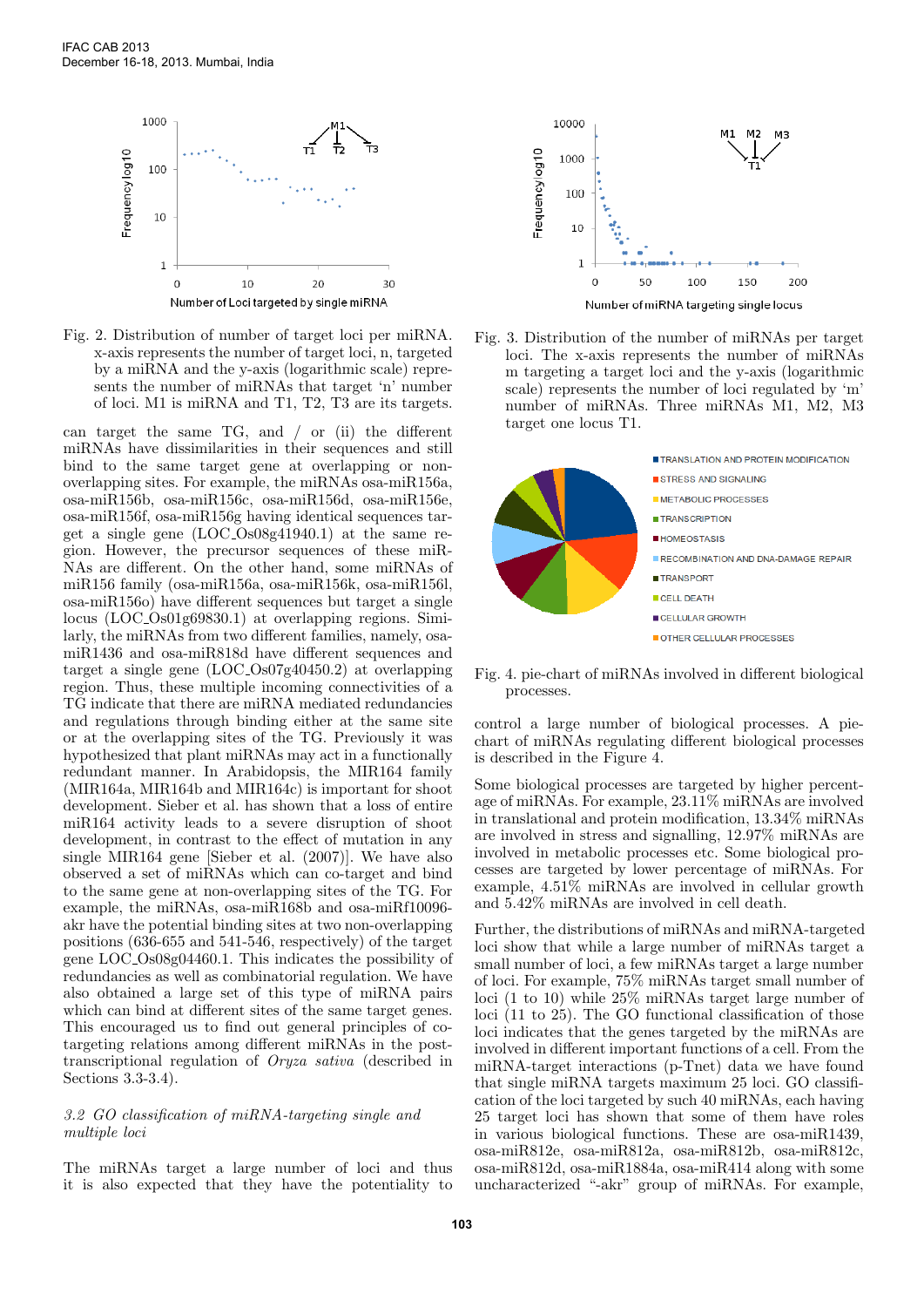osa-miR812a targets those loci which are involved in 17 biological functions like cytolysis (GO:0019835), protein ubiquitination (GO:0016567), modification-dependent protein catabolic process (GO:0019941), xylan catabolic process (GO:0045493), pathogenesis (GO:0009405) regulation of transcription (GO:0045449), response to bacterium (GO:0009617) etc. The loci targeted by osamiR1884a are involved in 12 biological functions like diterpene phytoalexin precursor biosynthetic process pathway (GO:0051504), regulation of transcription, DNAdependent (GO:0006355), oxidation reduction

(GO:0055114), gibberellin metabolic process (GO:0009685), purine base metabolic process (GO:0006144) etc. Thus, we can conclude that there exists a large number of miRNAs which can regulate different cellular processes and thus indicates that the dysregulation of miRNAs can affect or alter the overall cellular process. These hub miRNAs can act as master regulators.

On the other hand, we have found that some of the loci are targeted by large number of miRNAs. For example, the LOC Os05g15150.1 (leucyl-tRNA synthetase, cytoplasmic, putative, expressed) targeted by 61 miR-NAs has role in two biological processes e.g.,translation (GO:0006412), tRNA aminoacylation for protein translation (GO:0006418). The LOC Os03g22050.3 targeted by 45 miRNAs has role in two biological processes, namely, protein amino acid phosphorylation (GO:0006468)and signal transduction (GO:0007165). This probably indicate that depending on the specific relationship of combinatorial regulation and condition specific expression of miR-NAs, the ultimate level of protein coded by that loci would vary.

Though most of the miRNA-targeted loci have been fallen in different GO category, some loci are not classified in any of them. For example, LOC Os08g27180.1 targeted by 185 miRNAs is not classified under any GO category. The proper functional annotation of these uncharacterized genes, targeted by large number of miRNAs, would help the researchers to understand the regulation of cellular process.

Further, distributions of miRNA and their regulating GO categories also show that while a large number of miRNA regulate a small number of biological functions, a few miRNAs regulate a large number of biological functions (Figure 5). Among the 1678 miRNAs, which are involved in at least one GO category, the top 2.5% miRNAs regulate more than 13 biological processes. For example, osa-miRf10306-akr, osa-miRf11937-akr, osa-miR437 are involved in 20, 19, 18 biological processes, respectively. The hub miRNAs (top 2.5% miRNAs) including above three are involved in 126 different biological processes and among them, some biological processes are more frequently targeted by other miRNAs. Some of the biological functions targeted by large number of hub-miRNAs are metabolic process (GO:0008152), protein amino acid phosphorylation (GO:0006468), transport (GO:0006810) etc.

### 3.3 Characteristics of Co-targeting network

A network transformation procedure is applied here to build the post-transcriptional co-targeting network (p-Cnet) from the p-Tnet which finally helps us to understand



Fig. 5. Distribution of number of GO per miRNA. The x-axis represents the 'm' number of GO, targeted by a miRNA and the y-axis represents the number of miRNAs that target 'n' number of GO. Inset: Distribution of number of GO per miRNA (without  $-(akr)$ .



Fig. 6. Distribution of number of target loci per miRNApair. x-axis represents the number of target loci, n, targeted by a miRNA-pair and the y-axis (logarithmic scale) represents the number of miRNA-pairs that target n target loci. The outgoing degree distribution can be best approximated by a power-law equation  $y = 19215x^{-2.84}, R^2 = 0.965.$ 

the co-targeting interactions [Balaji et al. (2006)]. Thus, a network is formed where all nodes are miRNAs and the edges are co-targeting associations between miRNAs.

We have observed that on average, each miRNA-pair targets ∼5.19 TGs.The distribution of the out-going connectivities of miRNA pair in p-CNet can be approximated best by a power-law equation  $y = 19215x^{-2.84}, R^2 = 0.965$ (Figure 6).

The higher the CC-value indicates the higher association of the biological function (through their shared TGs) of a miRNA pair. We have identified that many miRNA pairs have a relatively low CC, but a small number of miRNA pairs have very high co-targeting coefficients (Figure 7). In several cases, pairs with above average co-targeting coefficients, for example, osa-miR812d and osa-miR812b  $(CC=24.1214)$ , are involved in more number of biological processes which include twelve GOs such as GO:0044262 (carbohydrate metabolic process), GO:0016567 (protein ubiquitination), GO:0017148 (negative regulation of translation), GO:0006468 (protein amino acid phosphorylation), GO:0006810 (transport) etc. In other cases, we have also observed a large number of pairs with below average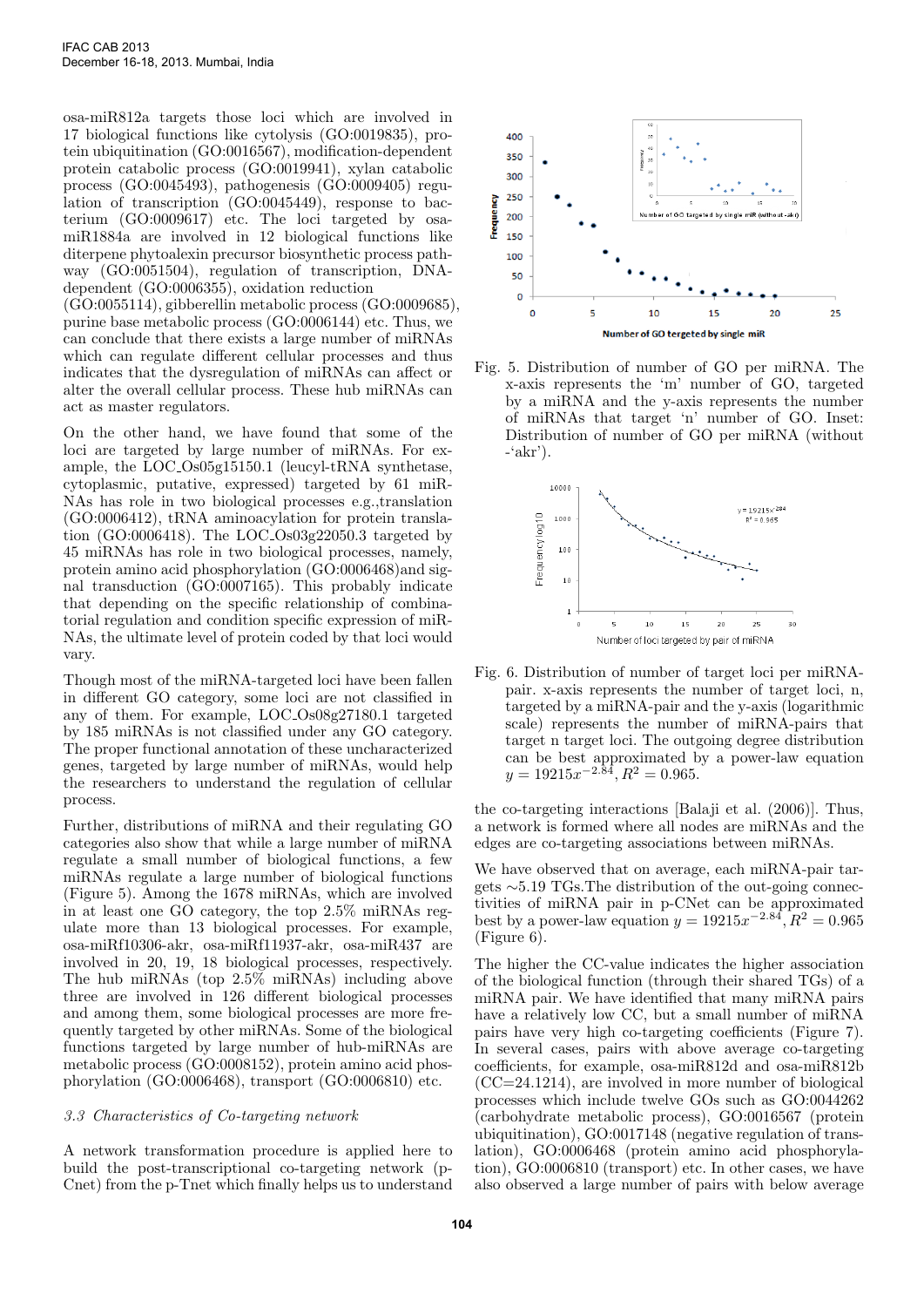

Fig. 7. Distribution of the co-targeting coefficient values in the co-targeting network. The x-axis represents the range of co-targeting coefficient, and the y-axis represents the number of pairs within that co-targeting coefficient range.

co-targeting coefficients which are involved in less number of biological processes. For example, osa-miRf10406 and osa-miR812b (CC=2.9001) are involved in only one GO; GO:0008152 (metabolic process).

## 3.4 Complexity at the modular level in the co-targeting network

In this work, we have used modular network concept to understand the effect of co-targeting miRNAs. We have defined a module in the co-targeting network as a k-clique, i.e. a highly-dense sub-graph with 'k' number of miRNAs with all miRNAs having co-targeting association with other miRNAs in the sub-graph. This procedure is performed using Cytoscape [Shannon et al. (2003)] AllegroM-CODE Plug-in with k-core=3. We have identified 71 such modules, where each module has a unique composition of miRNAs and the same miRNA or the same pair do not occur in more than one module. The distribution of module size shows that modules with higher number of miRNAs are less in number whereas modules with lower number of miRNAs are more in number. The largest module has 101 miRNAs. Though most of the modules are comprised of " akr" group of miRNAs, we have observed some mixed population of miRNAs - "-akr" along with non-"akr" families within some of the modules. For example, in Module 27, osa-miRf10201-akr is present with osa-miR809 family (osamiR809h, osa-miR809e, osa-miR808, osa-miR809b, osamiR809c, osa-miR809a, osa-miR809f, osa-miR809d, osamiR809g). In Module 46, osa-miRf10978-akr is present with osa-miR399 family. This modularity may help in characterizing the possible biological effect of undefined miRNAs ("-akr").

#### 3.5 Inter-chromosomal regulation of miRNAs

The miRNAs (excluding '-akr') synthesising from one chromosome target genes of the same chromosome as well as those of other chromosomes. The number of genes present in different chromosome vary. We have calculated the inter-chromosomal regulation,  $X_{ij}$  (regulation of  $j^{th}$ 



Fig. 8. Inter-chromosomal regulation of miRNAs. The miRNAs originated from chromosome 'i' in the y-axis regulate the genes of chromosome 'j' in the x-axis. The colour box shows the intensity of regulation.

chromosomal genes by  $i^{th}$  chromosomal miRNAs) using the following expression:  $X_{ij} = (m \text{in} \text{N} \text{A} \text{s of } i^{th} \text{ chromo-}$ some targeting genes of  $j<sup>th</sup>$  chromosome/Total number of genes present in the  $j^{th}$  chromosome)  $\times$  100%. Figure 8 represents the heat map of the distribution of target genes in different chromosomes. A wide variation of inter chromosomal regulation mediated by miRNA is clearly depicted from the Figure 8. We have also found that miRNAs synthesising from all the twelve chromosomes have greater percentage of target genes on chromosome 3.

#### ACKNOWLEDGEMENTS

CM and AD gratefully acknowledge UGC(RFSMS), Government of India for financial support and DIC, Calcutta University for computational facilities.

#### REFERENCES

- Adai, A., Johnson, C., Mlotshwa, S., et al. (2003). Computational prediction of mirnas in arabidopsis thaliana. Genome Res, 15, 78–91.
- Balaga, O., Friedman, Y., and Linial, M. (2012). Toward a combinatorial nature of microrna regulation in human cells. Nucl. Acids Res., 40(19), 9404–16.
- Balaji, S., Madan, B.M., Iyer, L.M., Luscombe, N.M., and Aravind, L. (2006). Comprehensive analysis of combinatorial regulation using the transcriptional regulatory network of yeast. Journal of Molecular Biology, 360, 213–227.
- Bartel, B. and Bartel, D.P. (2003). Micrornas: at the root of plant development? Plant Physiol, 132, 709–17.
- Bonnet, E., Wuyts, J., Rouze, P., and Van de Peer, Y. (2004). Detection of 91 potential conserved plant micrornas in arabidopsis thaliana and oryza sativa identifies important target genes. Proc Natl Acad Sci U S A, 101, 11511–6.